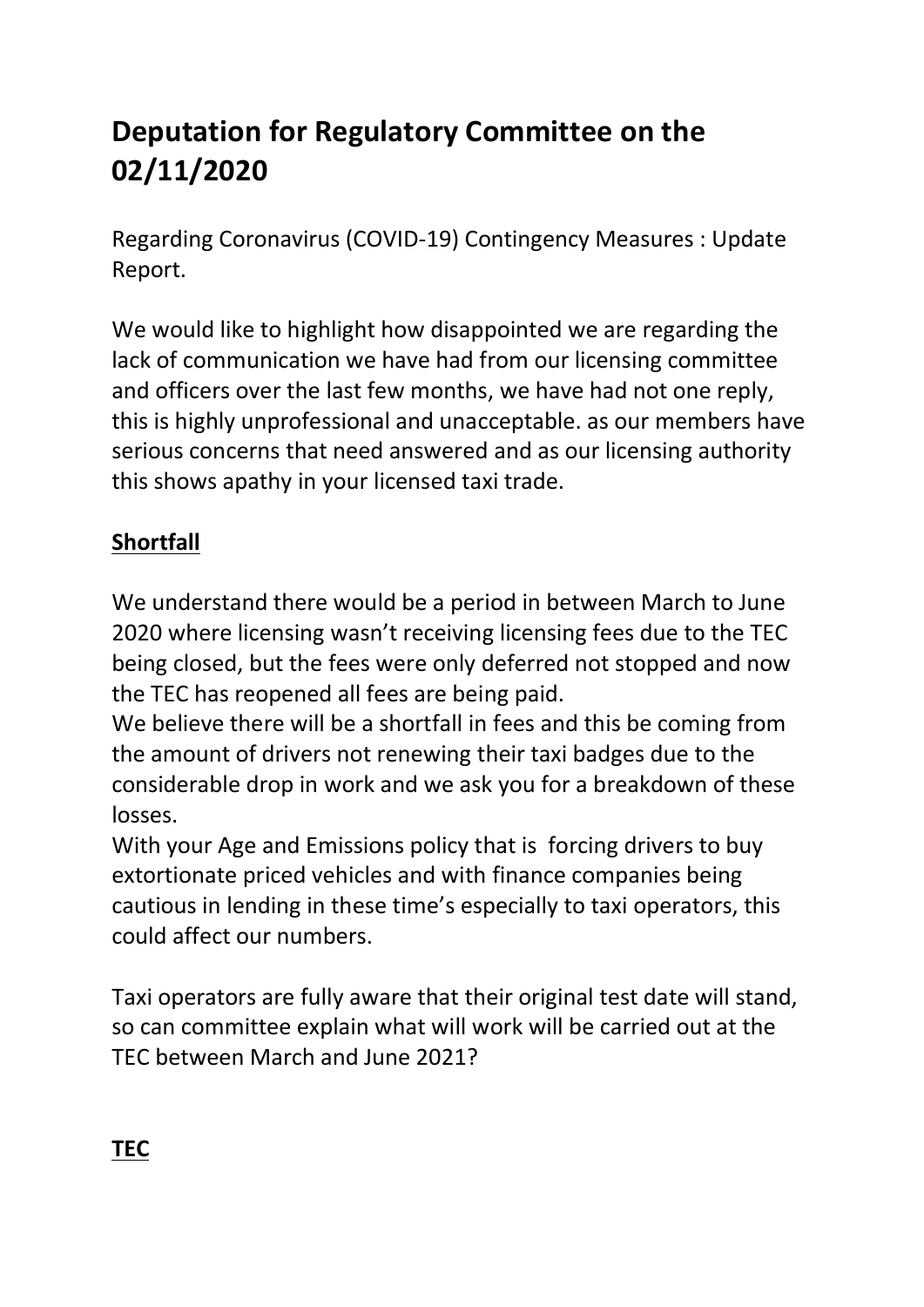In the reserve sits £1.1 million, that has been cited on several occasions that it would be used for a new TEC, we are happy to see that you are reassessing this antiquated way of working.

We at Edinburgh Cab Branch want a new modern, simpler, cheaper method of testing that is align with the 21st Century, as clearly having £1.1 million sitting in reserve proves that Edinburgh licensing is overcharging for the service it provides.

A Mot at a DVSA certified garage and then a compliance station with a comprehensive and detailed compliance list should be adequate to carry out the testing of taxis.

Edinburgh Cab Branch feel to increase first time passes, a compliance checklist be made available to all garages and taxi operators, as at present no compliance checklist is available and each examiner works to their own standard, so a pass or fail can be determined by that examiners mood, there is a lack of confidence in how the TEC has and is operating on that basis.

## **Training**

It is going to take the trade years to recover from this pandemic and we are going to see our numbers reduced dramatically, we ask that all existing drivers who have already carried out Council modules be exempt from the city and guilds training for 3 years to relieve the financial pressure on us.

As there has been no communication from licensing regarding an email we sent on 23/10/2020 regarding the rise in Airport fees, we would like it noted to committee that we explained to you on the 09/03/2020 at a Regulatory meeting regarding the taxi tariff that this would happen and why the trade wanted the wording on the tariff sheet to reflect that all charges incurred be recoverable, which is embarrassing for all taxi drivers to be asking our passengers to pay these extortionate and over inflated fees, but this was rejected and